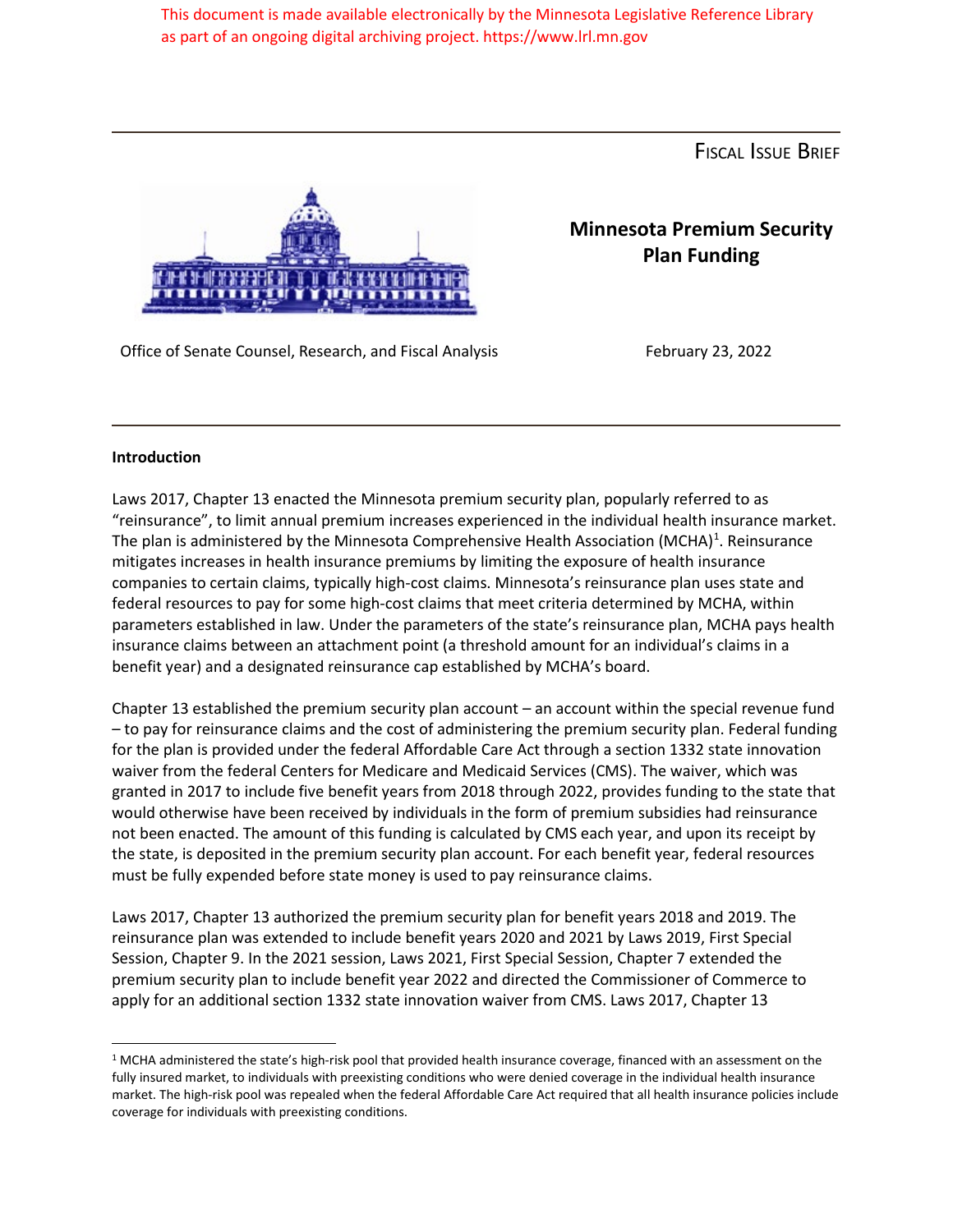stipulated that any unused premium security plan account funds originally transferred into the account from the General Fund be transferred back to the General Fund at the end of FY 2021 and required the same for premium security plan account funds originally transferred from the Health Care Access Fund (HCAF). However, Laws 2017, First Special Session, Chapter 6 amended this provision so that any unused state funds are transferred to the HCAF. As amended by Laws 2019, First Special Session, Chapter 9, this transfer will occur at the end of FY 2023.

## **Summary of Minnesota Premium Security Plan Funding**

Table 1 below summarizes funding for the premium security plan since its inception. The figures shown in Table 1 reflect estimates from the November 2021 forecast. Between FYs 2017, 2018, and 2020, \$41.9 million of the existing MCHA balance was transferred into the premium security plan account<sup>[2](#page-1-0)</sup>. In FYs 2018 and 2019, a total of \$542.8 million was transferred into the premium security plan account; \$400.8 million from the HCAF, and \$142 million from the General Fund. Federal revenue under the section 1332 state innovation waver totaled \$301.5 million through FY 2021 and is projected to total \$249.8 million for FYs 2022 and 2023, for a combined total of \$551.3 million for the current duration of reinsurance.

Table 1 also displays expenditures from the premium security plan account. Reinsurance payments increased steadily for each year the premium security plan has existed; the FY 2023 reinsurance payment amount is expected to decrease from FY 2022 due to the requirement that MCHA adjust reinsurance payments to account for existing resources in the premium security plan account. In addition to reinsurance payments and MCHA administrative expenditures, \$247 million was transferred from the premium security plan account to the General Fund in FY 2020, and \$5.9 million was transferred from the premium security plan account to the HCAF in FY 2021. Current projections for the reinsurance plan would leave an \$81.7 million balance at the end of FY 2024, which would be transferred to the HCAF.

|                         | FY     | FY      | FY      | FY      | FY      | FY      | FY      | FY           |
|-------------------------|--------|---------|---------|---------|---------|---------|---------|--------------|
|                         | 2017   | 2018    | 2019    | 2020    | 2021    | 2022    | 2023    | 2024         |
| <b>Resources</b>        |        |         |         |         |         |         |         |              |
| <b>Balance Forward</b>  | 0      | 38,547  | 314,078 | 592,238 | 536,744 | 217,730 | 159,623 | 81,403       |
| <b>GF Transfer-In</b>   | 0      | 71,000  | 71,000  | 0       | 0       | 0       | 0       | 0            |
| <b>HCAF Transfer-In</b> | 0      | 200,750 | 200,000 | 0       | 0       | 0       | 0       | 0            |
| <b>MCHA Transfer-In</b> | 38,709 | 3,236   | 0       | 141     | 0       | 0       | 0       | 0            |
| <b>Federal Funding</b>  | 0      | 0       | 130,720 | 84,758  | 86,064  | 142,727 | 107,045 | $\mathbf{0}$ |
| Investment Income       | 88     | 1,045   | 13,157  | 10,332  | 1,736   | 1,039   | 693     | 423          |
| <b>Total Resources</b>  | 38,797 | 314,578 | 728,955 | 687,469 | 625,189 | 361,496 | 267,361 | 81,826       |

**Table 1: Minnesota Premium Security Plan Account Resources and Expenditures, FY 2017 – FY 2024 (dollars in thousands)**

<span id="page-1-0"></span><sup>2</sup> This balance remained after all the financial obligations under the high-risk pool were paid.